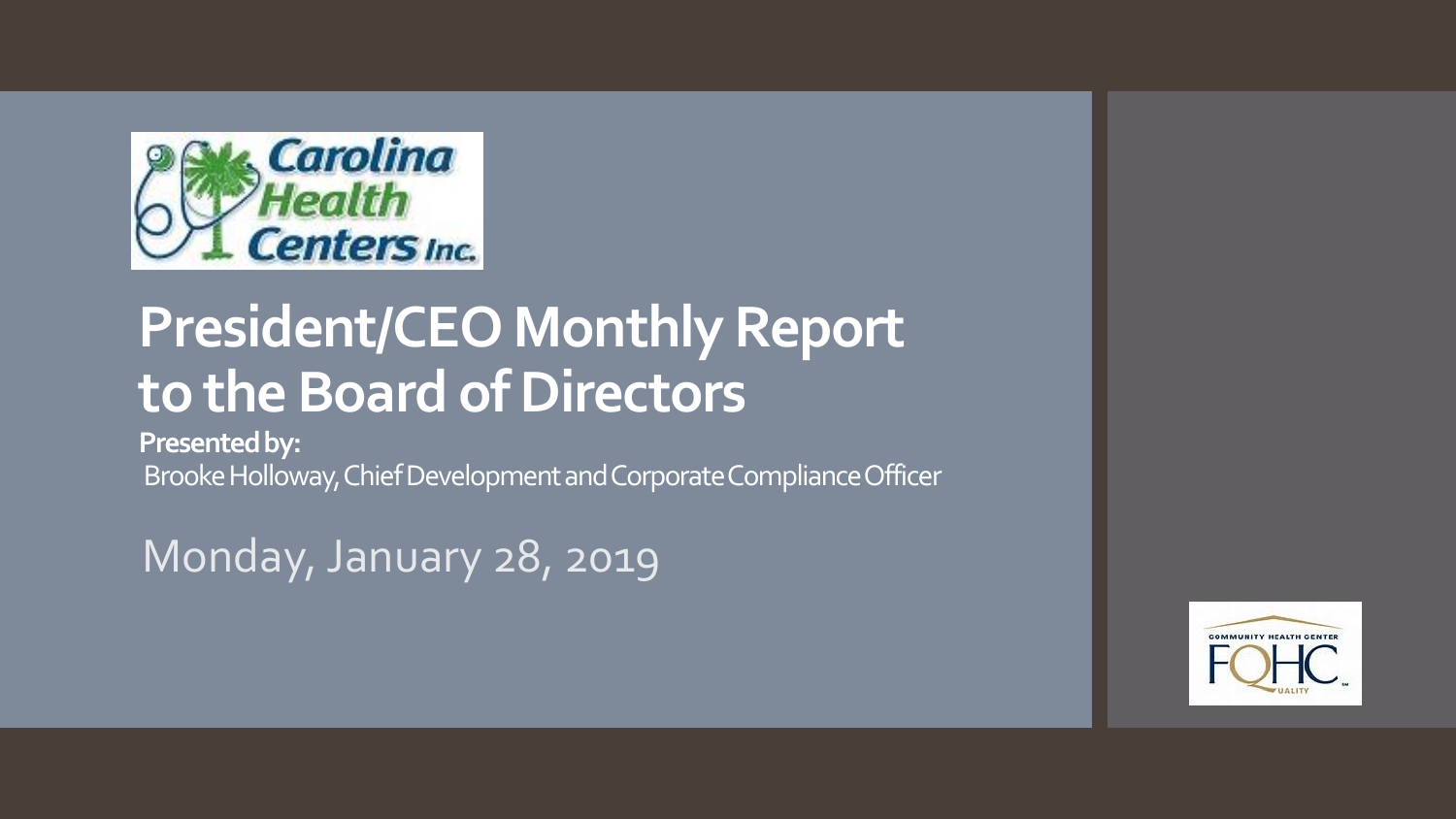Advocacy and Health Policy

### Federal:

- Senate Committee on Health, Education, Labor, and Pensions (the HELP Committee) begins deliberations on health center funding
	- Senator Scott's office reached out to CHC for input
	- Email conversation has continued over this weekend
- Threat to 340B from discriminatory reimbursement continues to grow and will be main topic at upcoming 340B Coalition 2019 Winter Meeting. Expect 3-pronged strategy to evolve including legislative action at federal and state levels.

## State:

 State Policy and Issues forum with advocacy day at the State House is planned for February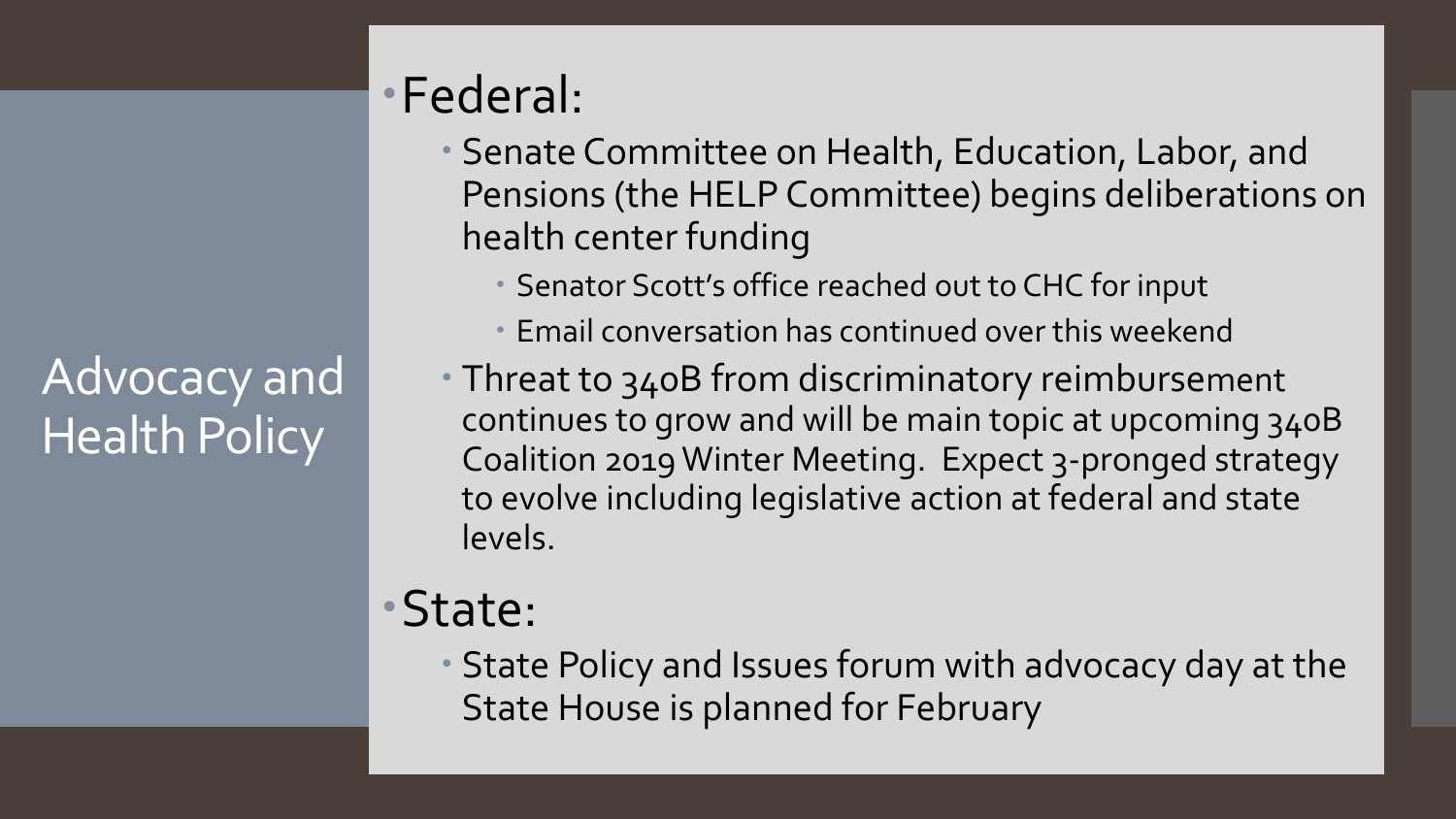CHC Staff and Leadership Development

 Manager/supervisor retreat held on Wednesday, November 28<sup>th</sup> with plans for regular quarterly meetings.

- Review of provider contracts and compensation plan for 2019-20 contract year with no proposed changes.
- Senior Leadership Team meeting help on Friday, January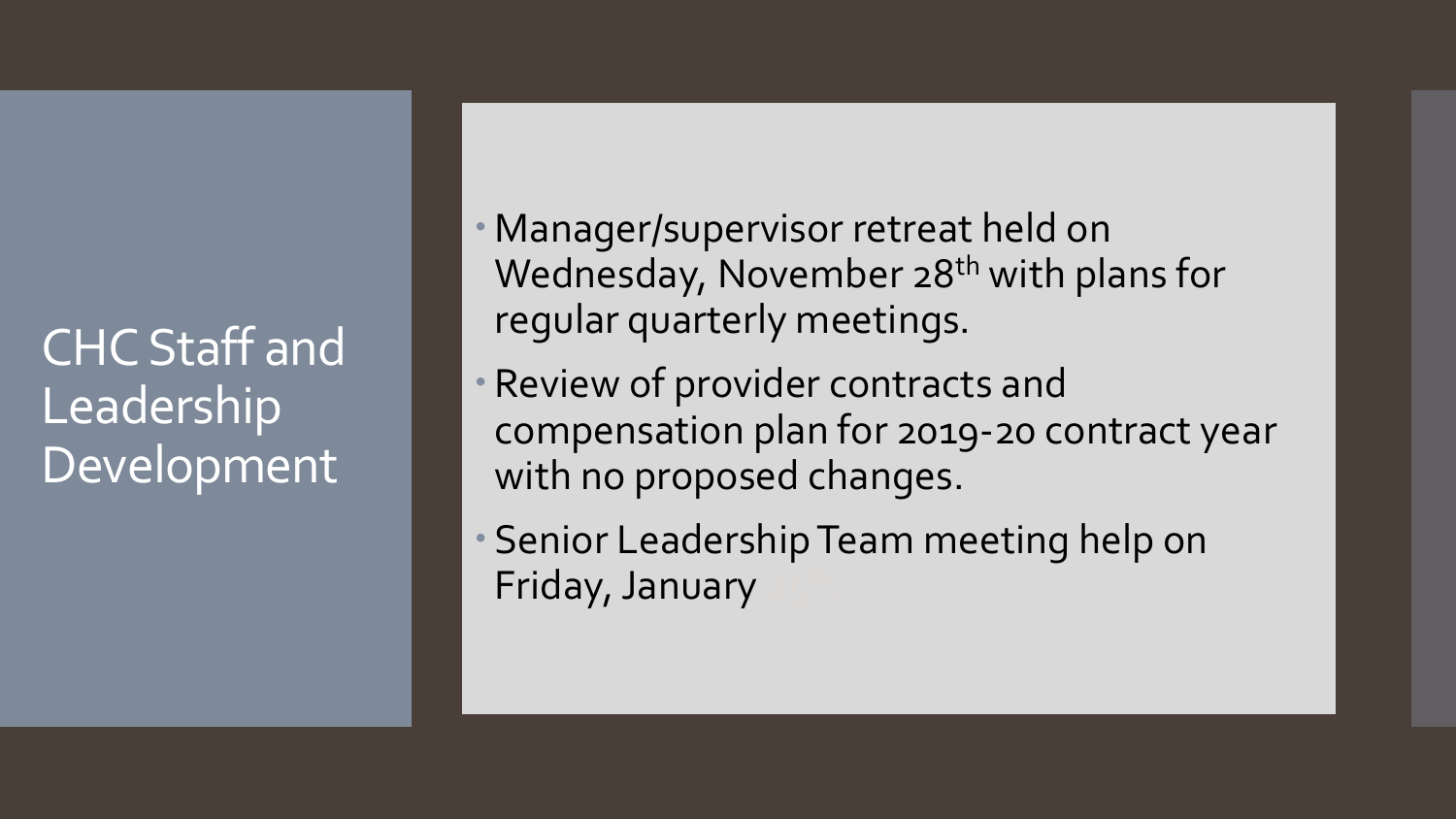Strategic and **Operational** Updates

#### **Department of Pharmacy:**

 Continued development of contract pharmacy strategy

#### **Department of Family Medicine:**

No specific activity to report

#### **Department of Pediatrics:**

- Dr. Austin Lively declined offer/offer extended to Dr. Anthony Johnson pending
- Expansion priority shifts to TCC report to follow under New Business

#### **Behavioral Health**

 Continued challenges meeting the need @ TCC necessitates consideration of in-house pilot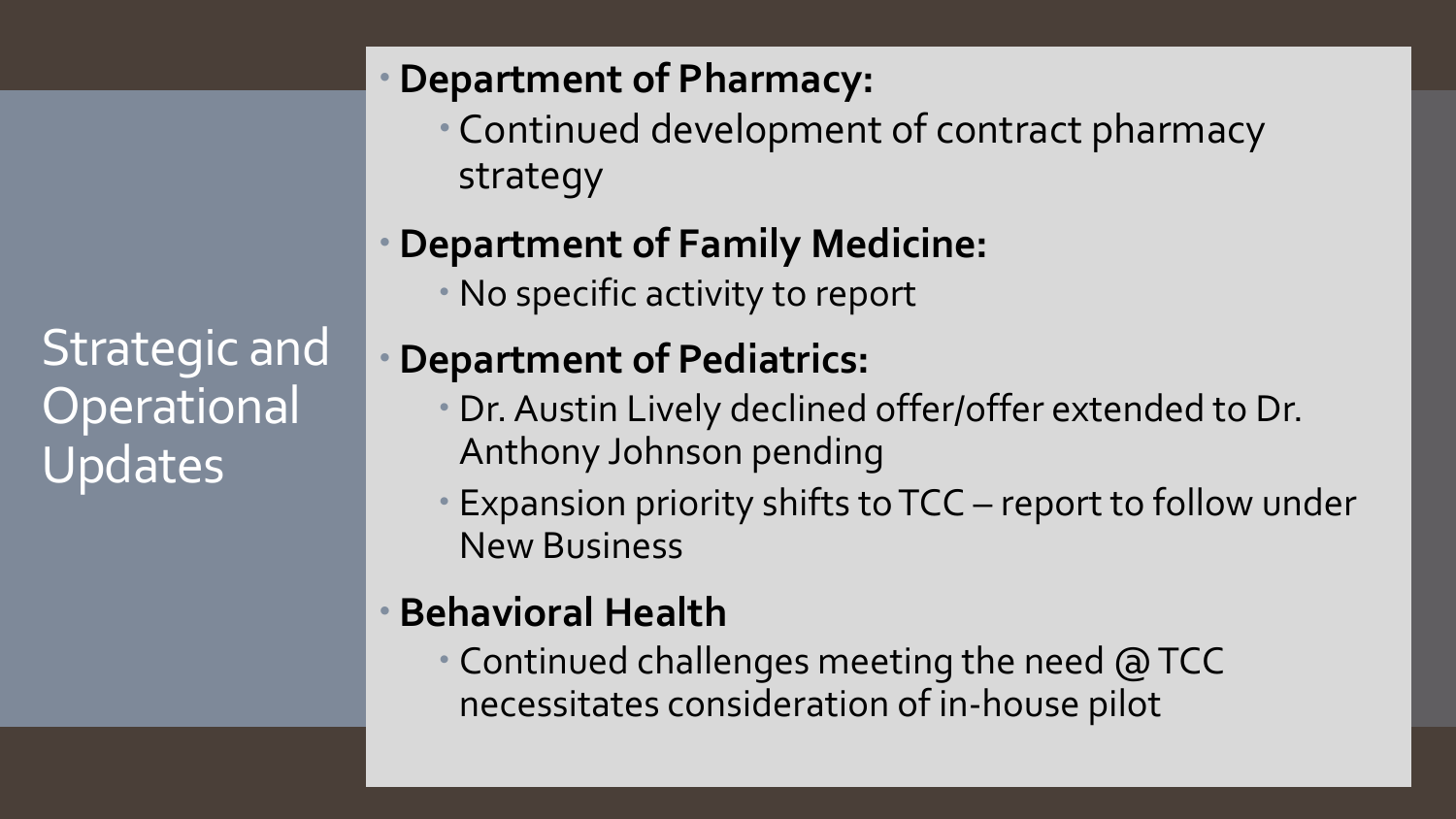Affiliate and Partnership Updates

### **CIMS:**

- 2019 Annual Meeting
	- CHC received Molina award for "Most Gaps Closed"
- Terri Woodrome, CHC Director of Quality and Population Health received CIMS bonus for her contribution during the year end "play-book" strategy

#### **SCPHCA**

No specific activity to report